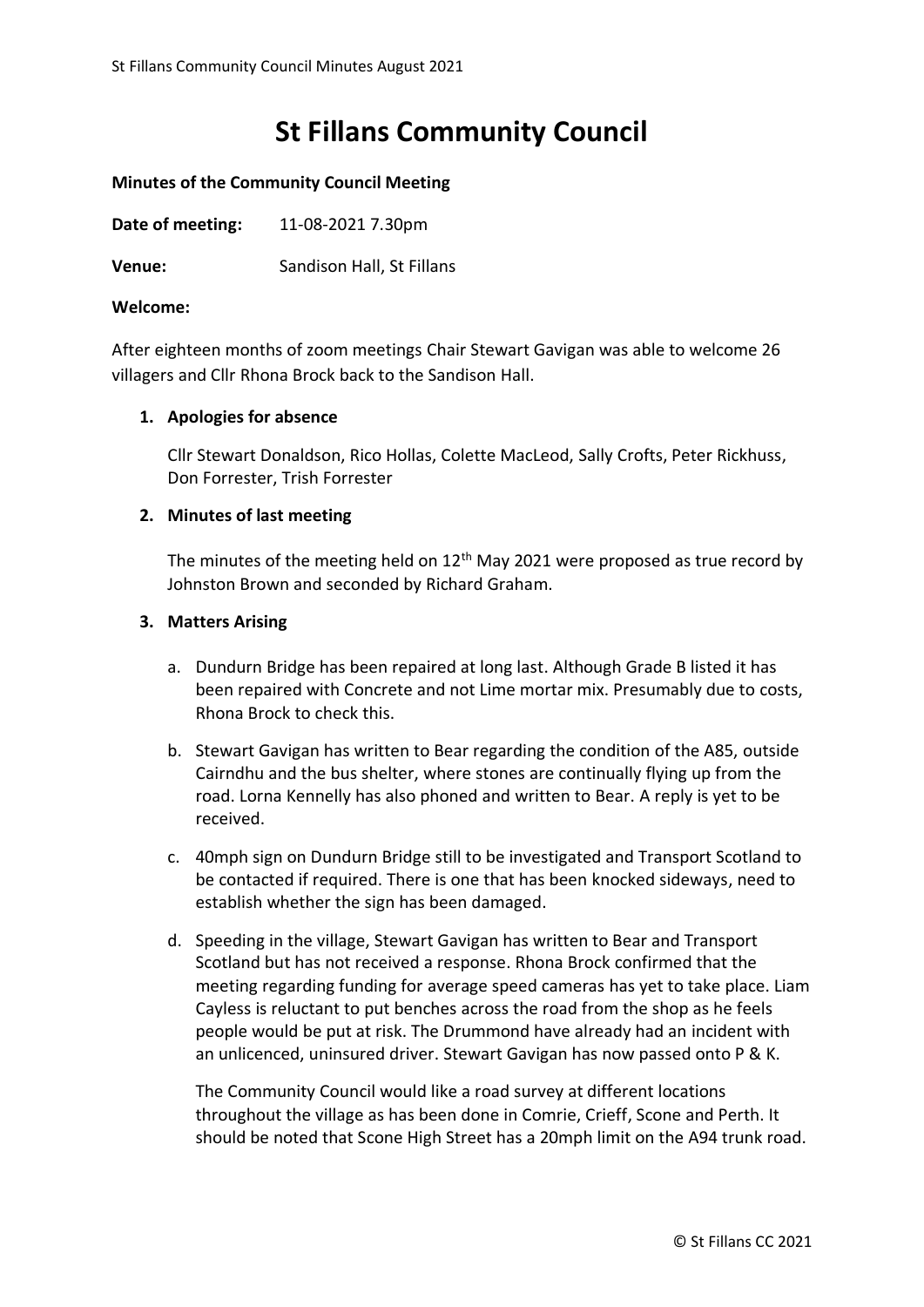# **4. Police Report**

No further police report other than the email sent out to the village on the 22nd July 2021.

# **5. Planning applications received**

2021/0144/DET – 12th May 2021 Demolition of dwelling house and erection of replacement dwelling house Applicant: Mr Alistair Wood – Cherrybrae

2021/0189/HAE – 18th May 2021 Installation of 11 No. Replacement windows Applicant: Ms Anne-Marie McCarthy, Craigen House

2021/0235/DET – 29th June 2021 Alterations to combine Sunnybrae Bothy and Sunnybrae Cottage into one larger cottage Applicant: Drummond Trust

2021/0256/DET – 26th July 2021 Erection of 18 No. houses with associated access and landscaping on land to west of Station Road St Fillans Applicant: Drummond Trust

21/00894/FLL – 9th August 2021 (Application through P & K not National Parks) Change of use from former mink farm to form a campsite, siting of two holiday accommodation units, formation of a track, paths, landscaping, and associated works at land 120m northeast of Dun Fholain Applicant: Mr and Mrs Bennie – Dun Fholain

# **6. Village working groups**

# **a. Garden Group including Still**

The garden group has met twice since the last CC meeting.

The Field of Hope is now finished barring a couple more plants.

It is planned to remove the tubs along the A85, as many are falling apart and would be too expensive to replace/maintain, also the deer are eating anything that is planted in them.

For next year's project, the garden group are looking for ideas for a feature at both entrances to the village, any suggestions from villagers would be welcome. Please contact Audrey Gavigan or Lorna Kennelly with any ideas. After a meeting with Elspeth Bruce from P & K Greenspace, the garden group (St Fillans Bloom Group) with help from Geoff Hardman-Carter, made an application to 'Take a Pride in Perth and Kinross Association' for assistance with finding funding to bring 'Still' back to the village. The application was successful, and the association have agreed in principle to assist us. They have assigned a project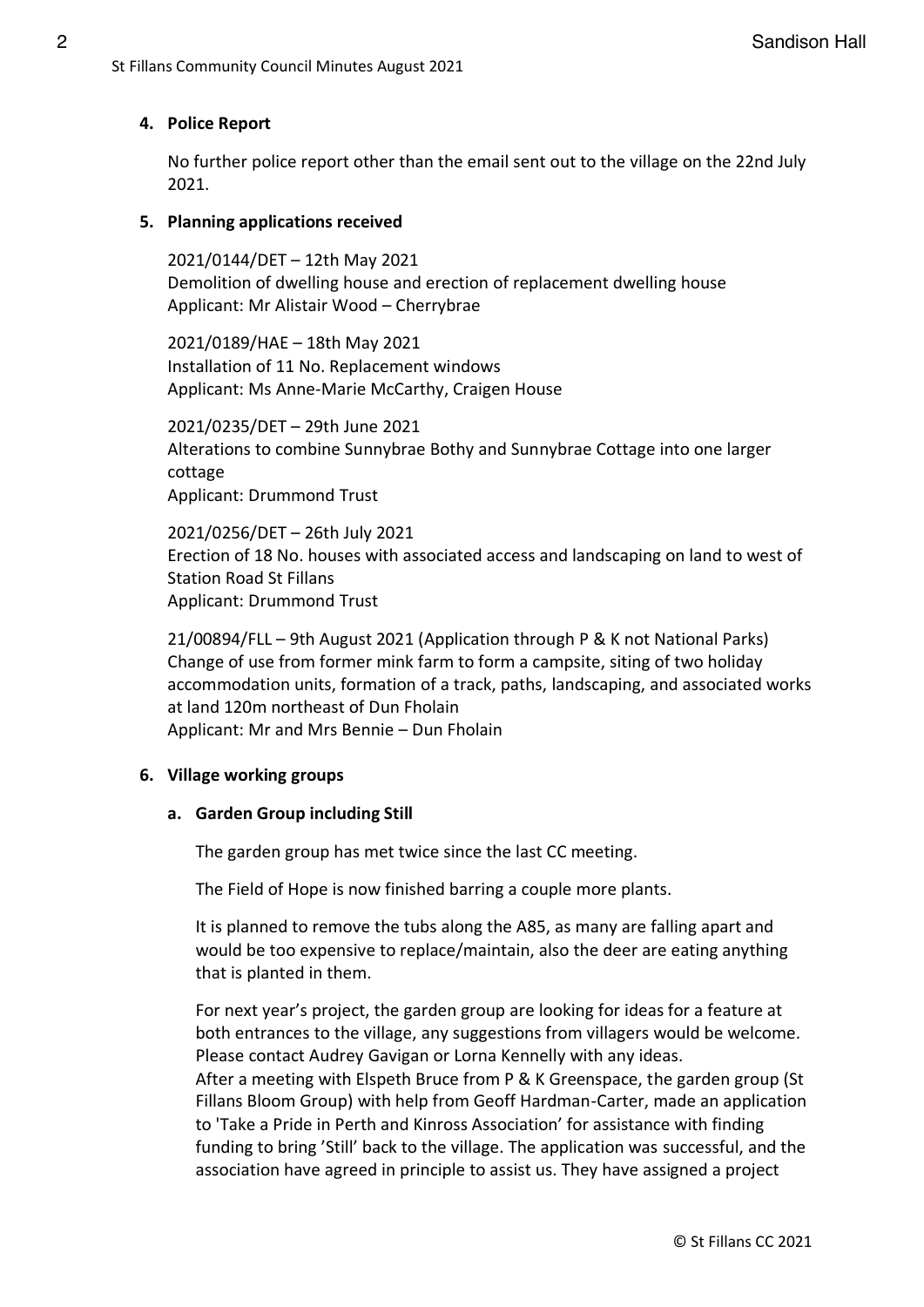engineer; we are in the early stages of information gathering and will report back at the next CC meeting.

## **b. Path Group**

Paths group have been maintaining the railway path and more is planned, cutting back overgrown areas in the autumn.

It is hoped that the next section of the railway path at Fortrenn can be done before Christmas now that agreement has been reached with SSE. There have been changes of personnel at the association. Sustrans and The Gannochy Trust are funding this section.

Nature Scotland are funding TP&E for Project Managing the Railway Path Project.

#### **c. Festive Committee**

The Village Hug is due to take place on Saturday 14<sup>th</sup> August 2021, the festive committee look forward to welcoming everyone. This is to be followed by the Big Sing organised by Dundurn Church on Sunday 15<sup>th</sup> August 2021.

#### **d. Play Park Group**

Email sent out to the village requesting help for the future upkeep of the play park, one response to date. More volunteers would be welcomed.

Pebble patch is to be completed by Geoff Hardman-Carter and Murray Henderson, plus the resetting of the sundial.

# **e. Community Centre Feasibility Study Group**

Sites have been narrowed down to just one, the land behind the War Memorial.

An application for funding for the feasibility study has been made to that National Parks Recovery Fund, awaiting decision.

# **f. Cultural Heritage Group**

Several work sessions have been held at the Dundurn cemetery and Chapel site. The gate has been repaired, thank you to those who were involved. Paint for the gates has been supplied by P & K Greenspace and they will be painted when the weather allows.

# **7. AOB**

# **a. Station Road Caravan Park**

Invitation sent to Caledonian Lodges to make a presentation to the community regarding their plans for the caravan park, awaiting a reply.

There has been no further information from National Parks regarding planning other than details that have already been sent to the village via email.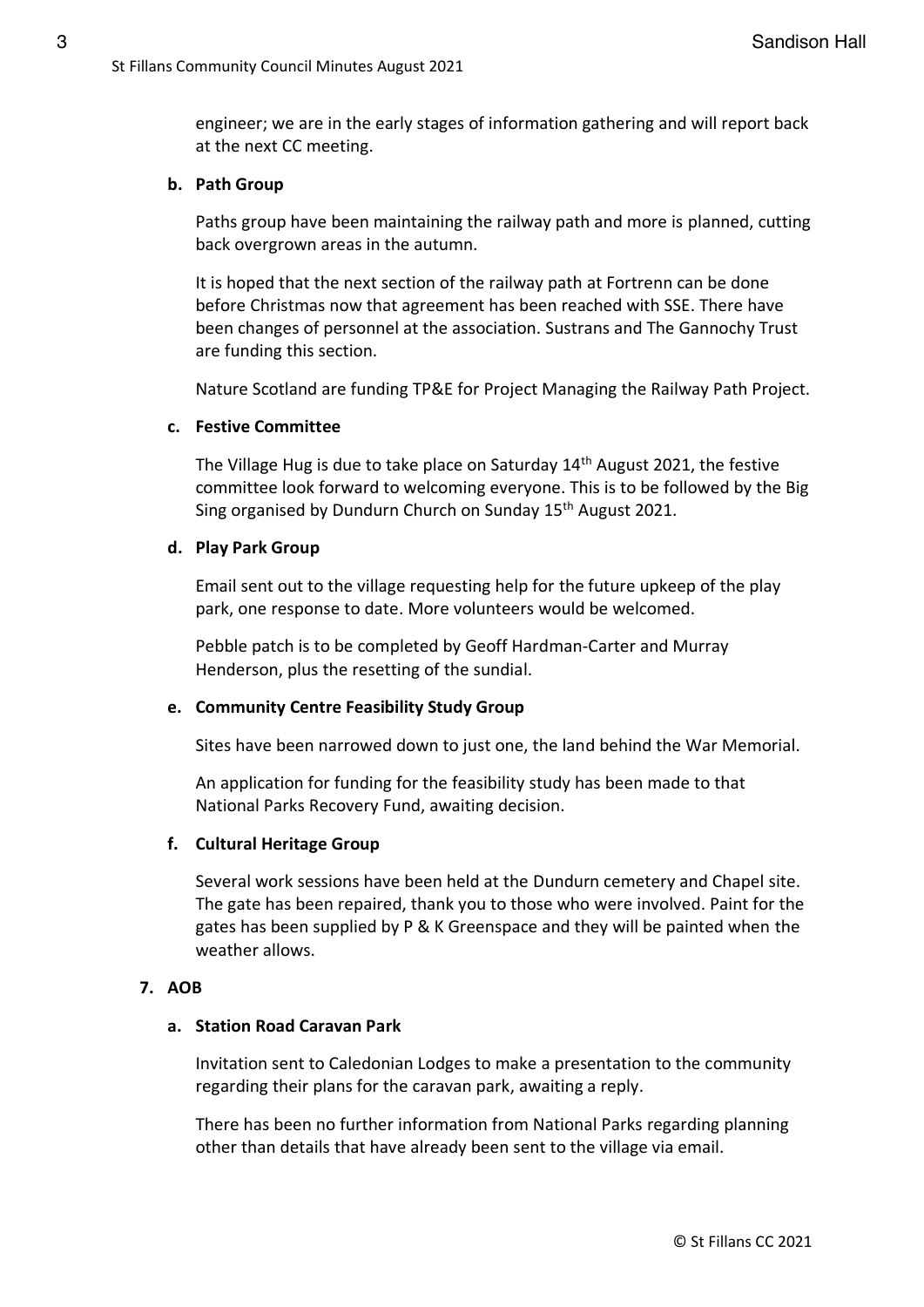Lorna Kennelly has visited the site, feedback is that the caravans have 11-month occupancy, leases are for forty years, £3000 per year maintenance fees, and lodges can be sub-let. Two have apparently been sold so far.

There are plans to open a small store on site.

Caledonian Lodges invite villagers to go and visit the site. They have also spoken to Mal and Chris Hall about the possibility to remove some trees, so residents of the caravan park have a better view, it is understood that Mal and Chris have objected to this.

#### **b. Drummond Arms Hotel**

Invitation sent to Richard Leckie at Crieff Hydro for a presentation to the community on the future plans for the Drummond Arms Hotel, date to be confirmed.

#### **c. Visitor management**

Feedback on mid-season meeting attended on 22nd July.

From St Fillans perspective. A vast improvement on last year. Positive outcome having new signage and no parking in passing places. Plus, the Loch was high. It has been recognised that a way must be found to move people on when they say they have been drinking and can't therefore drive, police and NP are working on that.

Nearly 1000 people had been spoken to about camping in the wrong place, most comply, although 26 had been reported to the Procurator Fiscal and six prosecuted. This however does mean we probably will not get the addition of no alcohol bylaws as it must be evidence based to proceed.

New code of conduct for Loch Earn users has been introduced and distributed, with input from all concerned, including St Fillans.

A central hub for all agencies has been set up on Mondays, so NP, Police and councils can better target resources. As highlighted when Balloch was overrun with visitors on the train. Partly due to the line to Troon had been temporarily shut. Police set up an incident structure with gold and silver commands deemed necessary.

Since Crieff Hydro have taken over the Drummond Hotel, things have been much improved in the bay area with jet skis launched at the hotel adhering to the Code of Conduct.

#### **d. Book Exchange**

An area in the Sandison Hall has been designated to accommodate the book/puzzle exchange and an email has been sent out to the village advising that this will start on Monday 23rd August for donations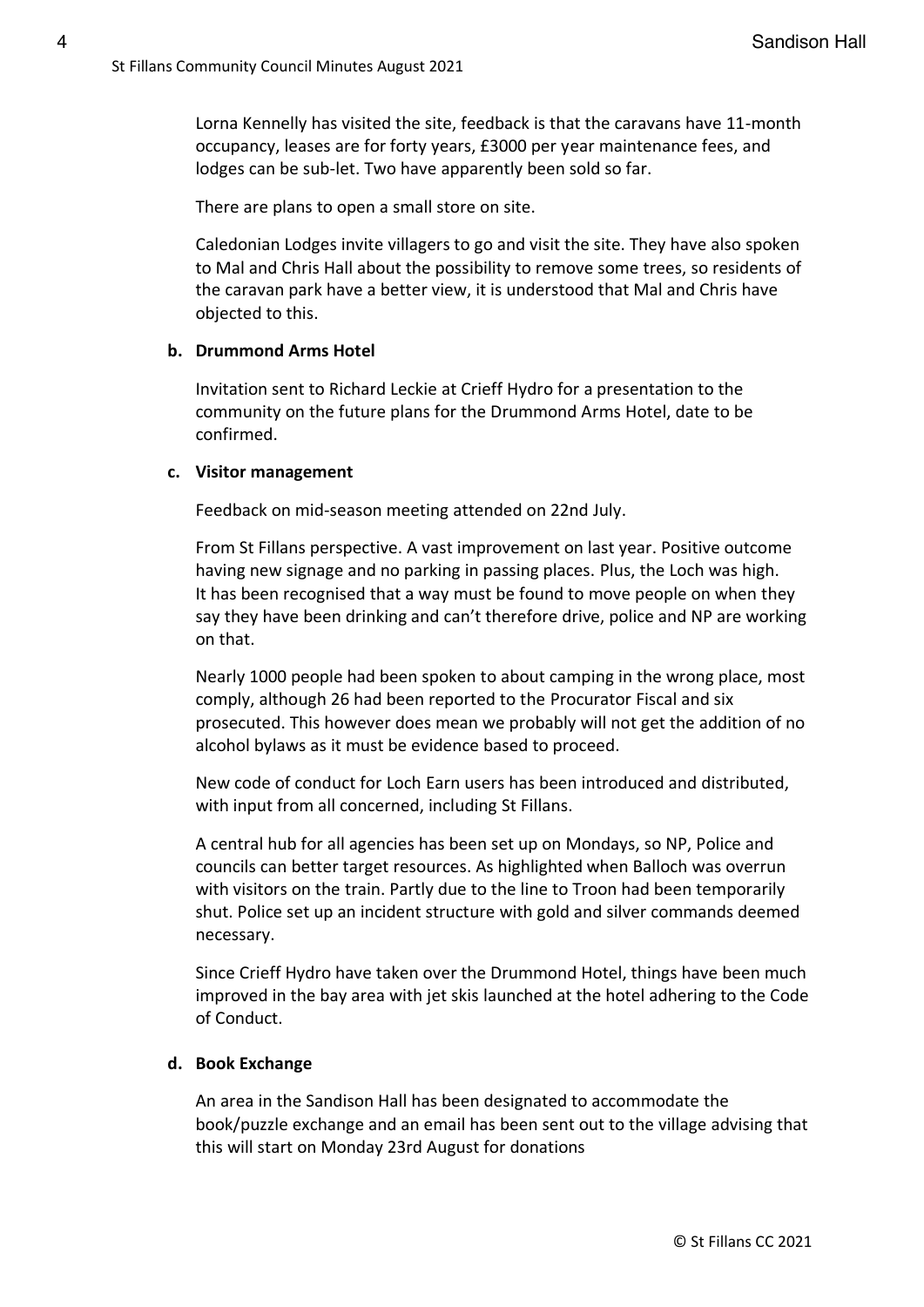# **e. Dundurn Walk Development**

Invitation sent to Mike Aldridge for a presentation on the plans for the development, date to be confirmed.

A copy of the planning application, drainage, flooding, and ecology reports are available on the planning website under reference 2021/0256/DET should anyone wish to view them.

Bruce Montgomery fed back on the reports produced.

Report states that the current roadway of Dundurn Walk is of barely adequate width for the current level of vehicular traffic and has poor line of site at the corners, given that there are no footpaths or kerbs and the number of pedestrians and children using the road further traffic could make this quite dangerous.

Bidwells have described, public transport to be sustainable.

Reports have been very well prepared. There is the suggestion that the present drainage in Dundurn Walk is not suitable, and it is probably the case that the drainage is not correctly connected.

Foul drainage will be connected to existing however it should be noted that Scottish Water have not adopted the pump station.

Reports to be sent to Cllr Rhona Brock.

Bruce asked if the Community Council should make a response to National Park Planning on behalf of the villagers, this was agreed. Closing date is 21st August 2021.

# **f. Community Action plan 17-22 (CAP) to Local Place Plan (LPP)**

The Community Action Plan is being replaced by a Local Place Plan. Carol Graham is reviewing the current plan which expires next year and is attending a meeting on the 1st September 2021 which will highlight the changes between the two type of plans. In future the plan will focus more on the geography of the area and the aspirations of the village. A steering group will be required, and Carol is looking for volunteers to help, please contact Carol if you are interested.

# **g. Station Road**

Elspeth Smylie raised concerns about the amount of extra traffic that will be going up Station Road because of the Caravan Park and Dundurn Walk and has asked if it has been considered that the road should upgraded. Stewart Gavigan to contact Cllr Rhona Brock.

#### **h. Railway Path**

Cathy Moncrieff raised concerns about the number of cyclists using the railway path that don't let walkers know they are coming. The concern is that this could